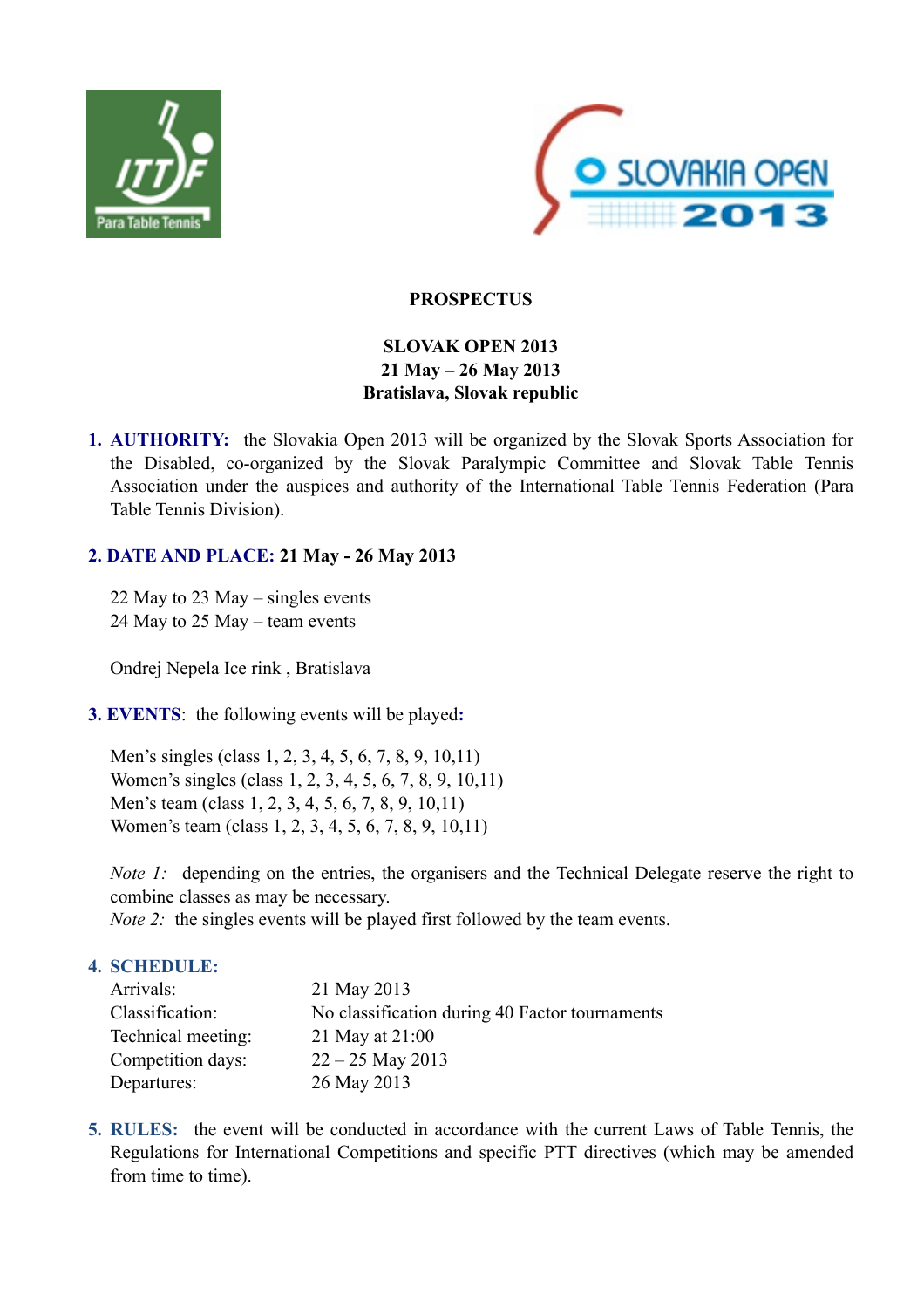**6. EQUIPMENT:** the following equipment will be used:

Competition

Tables: BUTTERFLY – 24 - green Nets: BUTTERLY Balls: Nittaku 3\* - white Floor: Taraflex

*Note:* 24 tables will be wheelchair accessible.

| Training |                                |
|----------|--------------------------------|
| Tables:  | $BUTTERFLY - 6$ - green        |
| Nets:    | <b>BUTTERFLY</b>               |
| Balls:   | Nittaku 3 <sup>*</sup> - white |
| Floor:   | Taraflex                       |

# **7. ELIGIBILITY**

The event is open to players who are eligible to represent their national association according to the ITTF Handbook 2011.

# **8. OFFICIAL ORGANIZER**

| Name:                    | Slovak Sports Association for the Disabled |
|--------------------------|--------------------------------------------|
| Physical/postal address: | Junacka 6, 832 80 Bratislava               |
| E-mail:                  | $tps(a)$ sztps.sk                          |
| Phone:                   | $+421$ 2 492 49 263                        |
| Fax:                     | $+421$ 2 492 49 576                        |
| Tournament Director:     | Jan Riapos                                 |

# **9. TECHNICAL DELEGATE FOR THE EVENT**

| Name:  | Jiri Danek |        |
|--------|------------|--------|
| Email: |            | Phone: |
| Fax:   |            |        |

### **10. REFEREE**

Name: Email:

# **11. CLASSIFIER**

#### . **Note**

A Factor 40 tournament is only open for classified players on the World Ranking list in time of first entry.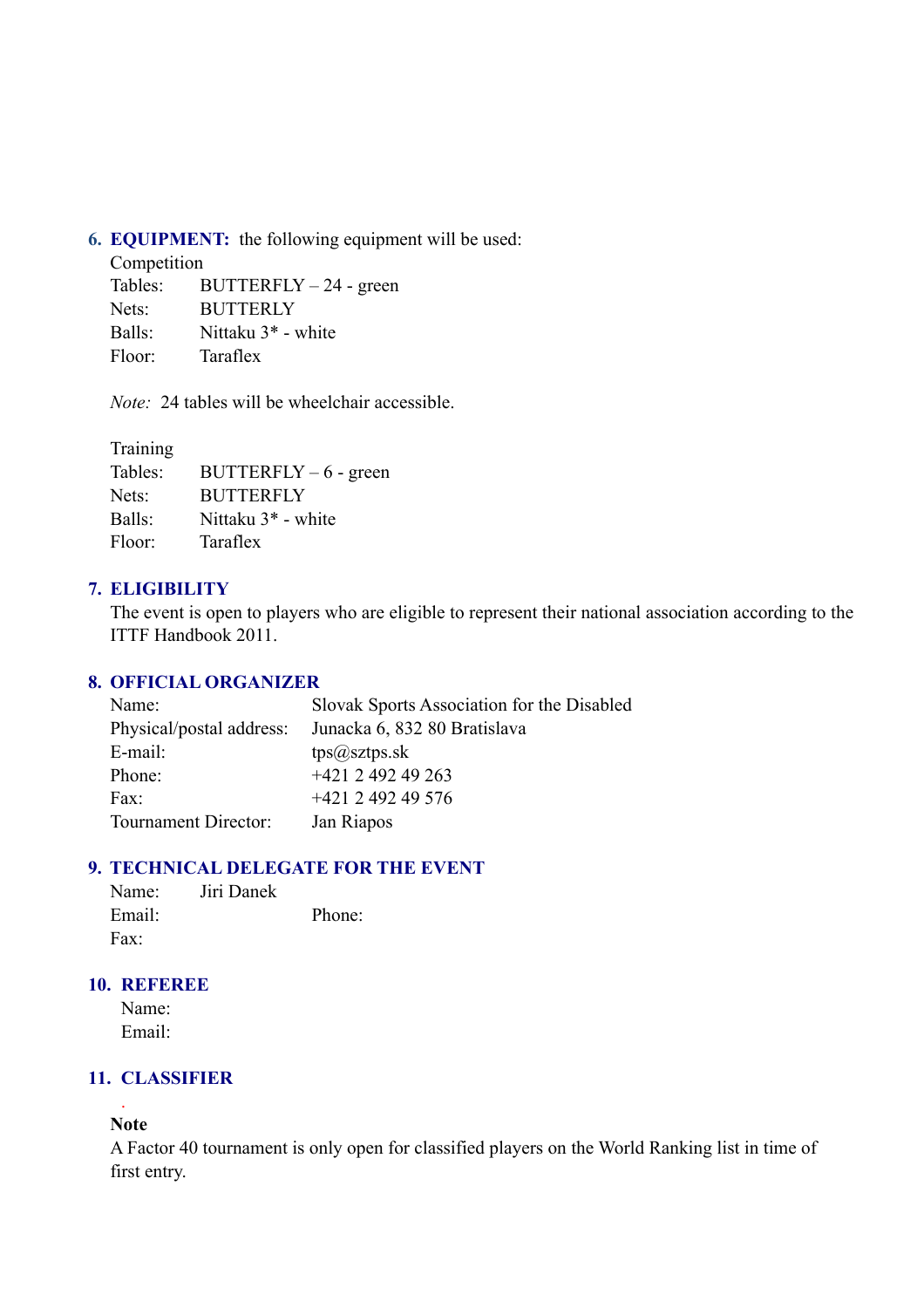#### **12. CLASSIFICATION**

### **No classification during FA 40 tournaments – only for observation**

### **13. PARTICIPATION QUOTAS**

A player may only play in the class indicated on his or her international classification card unless, due to the low number of players, his or her class is combined with the next class or classes. Then they may play in the next higher class event.

The minimum entry for a singles class to be played is 4 players.

**For Fa40 events, the maximum number of entries per association per class is 4 but the host association may enter up to 6 players.**

The minimum entry for a team event to be played is 4 teams with 2, 3 or 4 players forming a team.

**In Fa40 events, each Association may enter a maximum of 2 teams but the host may enter 2 teams per class.**

Players from different countries may form a team in the team event in Fa40 and Fa20 competitions, but if there are 3 players in the same event from the same Association, only the 3<sup>rd</sup> lowest ranked player may form a team with a player from another Association.

All other persons wishing to accompany a team (i.e. who are not members of the team) are subject to special charges and should contact the organisers for further information. These packages are limited and subject to availability of places in the official hotels. Priority will be given to the Official Party of all the delegations.

#### **14. ENTRY PROCESS**

Only entries submitted by or endorsed by the national association will be accepted (National Paralympic Committees are advised to contact the national association urgently to confirm this system of entry).

All players must bring with them a valid passport which will be copied for the ITTF database.

The first entry (entry by number) deadline is: **20 March 2013** The second entry (entry by name) deadline is: **20 April 2013**

In order to secure full participation, national associations failing to confirm their participation according to deadlines will be removed from the list of participants.

#### **15. SYSTEM OF PLAY**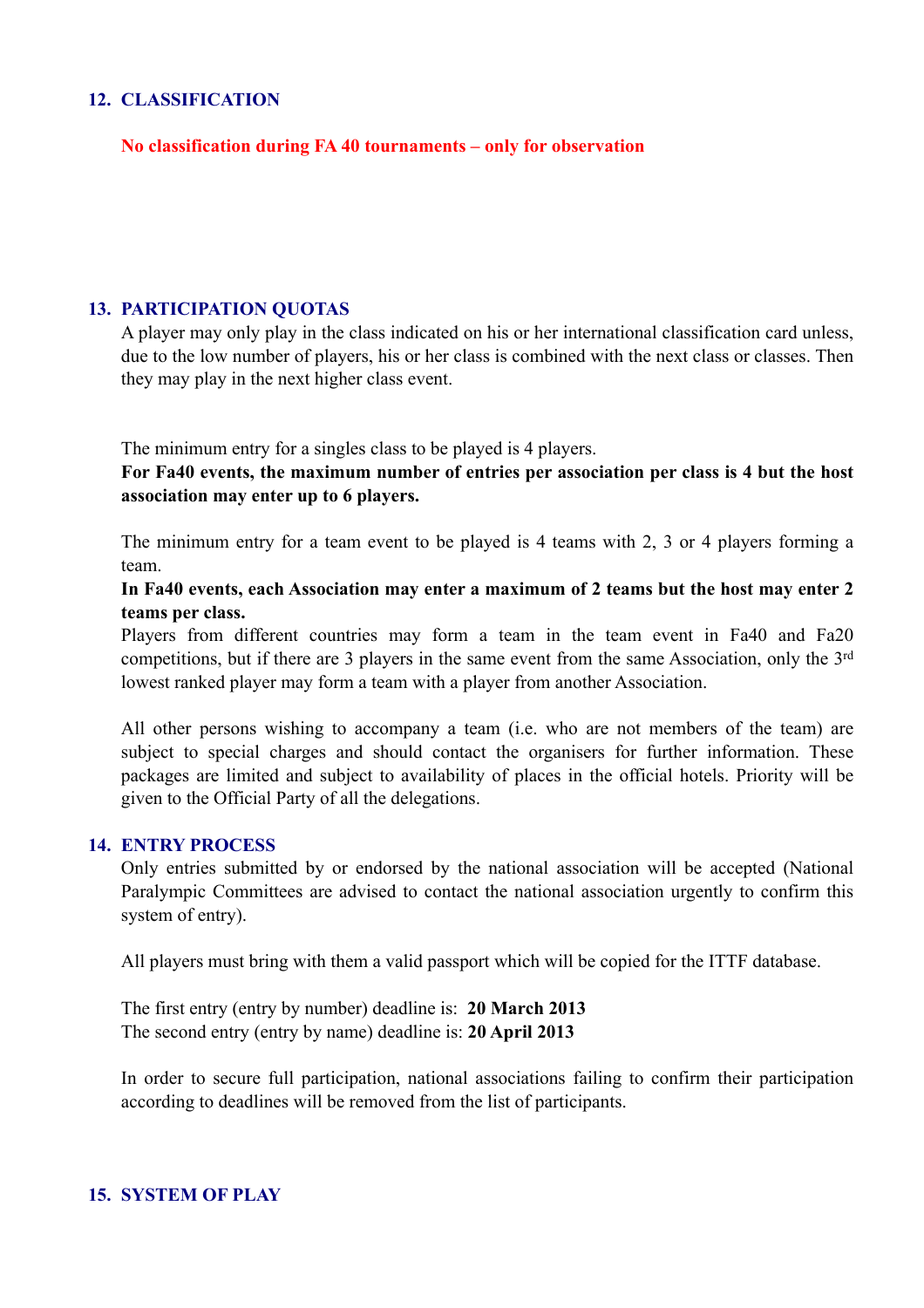*Singles events*: the first stage will be played in a round-robin basis in groups of even numbered players but there shall not be less than 3 and not more than 5 players in a group and priority will be given to groups of 4 players. If there are 5 or less players, the event will be played as a roundrobin without knock-out. Two players advance from each group to the second stage which will be played in a knock-out format.

*Team events*: the first stage will be played in a round-robin basis with priority given to groups of 3 teams with the winner and runner-up in each group advancing to play in the knock-out rounds. If there are 5 or less teams, the event will be played in a round-robin format without knock-out.

Teams will play as follows: A vs X; B vs Y; Doubles; A vs Y; B vs X

### *General:*

The numbers of groups will be decided by the TD and the referee in cooperation with the organising committee. If the number of groups in an event is decided not to be a multiple of 2 (e.g. 2, 4 or 8 etc.), winners from the groups with the highest ranked seeded players shall have byes in the first round of the second stage, in rating order.

All matches will be played to the best of 5 games.

Medals will be awarded for gold  $(1<sup>st</sup>)$ , silver  $(2<sup>nd</sup>)$  and two bronze medals, no bronze medal playoff match.

### **16. SEEDING**

Seeding for all the events will be done according to the latest ITTF PTT **rating** list at the time of the draws.

# **17. TECHNICAL MEETING**

The technical meeting will be held on 21 May 2013 at a time and place announced on your arrival.

#### **18. DRAWS**

The draws will be done for the singles events on 21 May 2013 and for the team events on 23 May 2013.

#### **19. PERSONS ON THE BENCH**

The following persons on the bench are permitted:

- 19.1 In singles events, 1 seat for a coach on the playing field (behind the surrounds).
- 19.2 In the team events 5 seats for one (1) coach and up to 4 players of the team playing the match.
- 19.3 No other players or personnel may have access to the area behind the surrounds or the playing area. Special provisions and seating areas will be made for medical personnel.

#### **20. ENTRY FEES**

For PTT events, the entry fees include accommodation and capitation fees. The entry fees have to be paid in Euro to the organisers as set out below:

Entry to be submitted with the first entry  $= \epsilon 600$  per person per night sharing (2 in a room)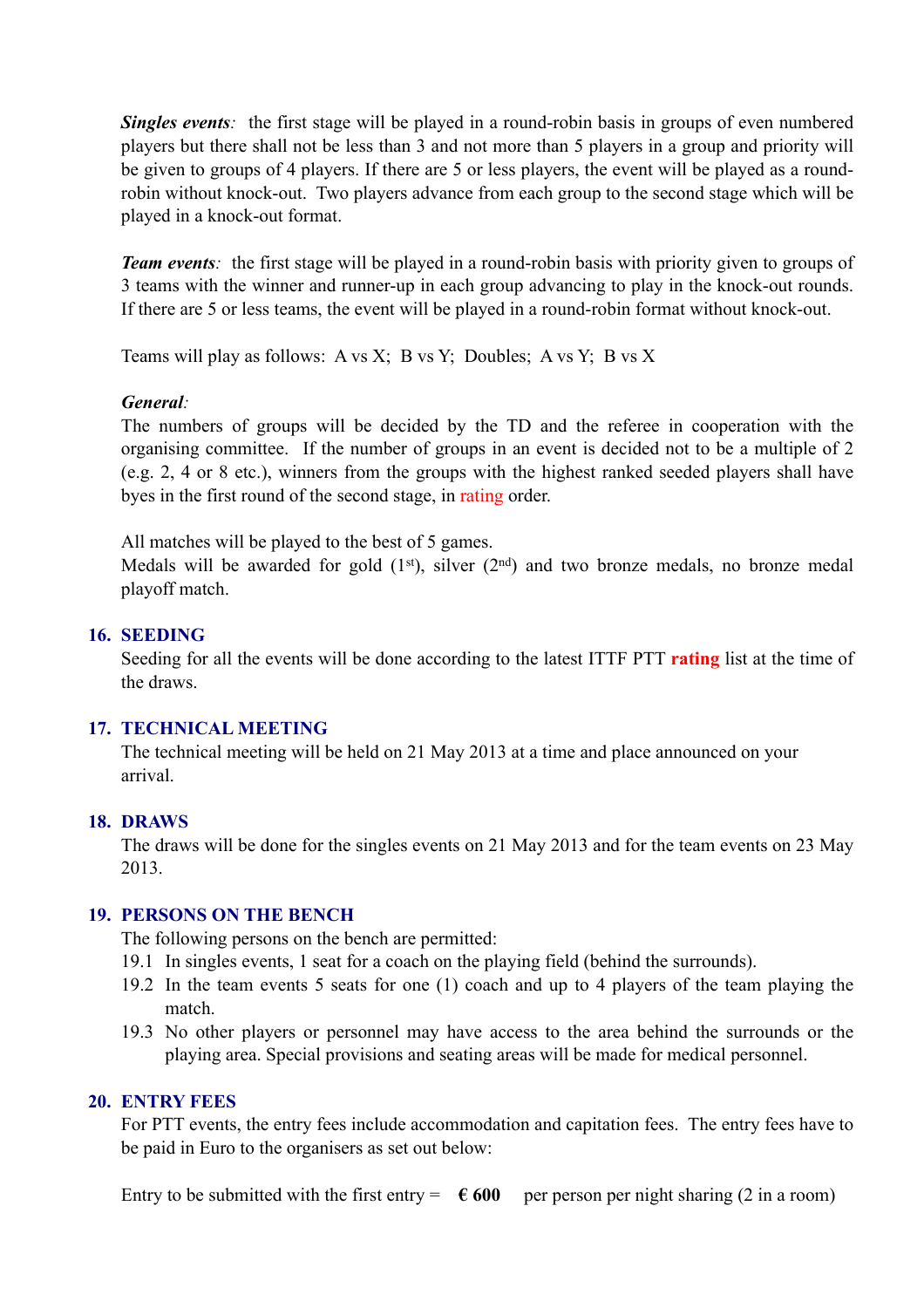$\epsilon$  50 per person per night in a single

room

Should there be additional team members; the fee is  $\epsilon$  600 per person per night sharing room

Extra night =  $80 \text{ } \in$  per person per night.

Should there be any spectators or supporters, they should contact the organisers to enquire if a package is available for them.

Payments should be made as follows:

| Name of organisation:            | <b>Slovak Sports Association for the Disabled</b> |
|----------------------------------|---------------------------------------------------|
| Bank name:                       | <b>SLOVENSKA SPORITELNA, a.s.</b>                 |
| Account name:                    | Slovensky zvaz telesne postihnutych sportovcov    |
| <b>SWIFT:</b>                    | <b>GIBASKBX</b>                                   |
| IBAN:                            | SK28 0900 0000 0001 7677 5694                     |
| <b>Specification of Payment:</b> | Entry Fee Slovakia Open TT 2013 + Country         |

# **All bank charges are for the cost of the party making the payment.**

# **21. OFFICIAL HOTELS**

| The hotel No1:           |                                        |
|--------------------------|----------------------------------------|
| Name:                    | <b>NH Gate ONE</b>                     |
| Physical/postal address: | Ambrušova 7, 821 04 Bratislava         |
| E-mail:                  | nhgateone@nh-hotels.com                |
| Phone:                   | 00421 2 32 770 000                     |
| Fax:                     | 00421 2 32 770 103                     |
| Website address:         | www.hotelgateone.sk                    |
| The hotel No 2 is:       |                                        |
| Name:                    | <b>Double Tree by Hilton</b>           |
| Physical/postal address: | Trnavská cesta 27/A, 831 04 Bratislava |
| E-mail:                  | bratislava.info@hilton.com             |
| Phone:                   | 00421 2 3234 0111                      |
| $\text{Fax}:$            | 00421 2 3234 0555                      |
| Website address:         | www.bratislava.doubletreebyhilton.com  |
| The hotel No3:           |                                        |
| Name:                    | <b>Holiday Inn</b>                     |
| Physical/postal address: | Bajkalska 25/A, 825 03 Bratislava      |
| E-mail:                  | holidayinn@holidayinn.sk               |
| Phone:                   | 00421 2 482 45 111                     |
| $\text{Fax}:$            | 00421 2 482 45 112                     |
| Website address:         | www.holidayinn.sk                      |
| The hotel No4:           |                                        |
| Name:                    | <b>Hotel Chopin</b>                    |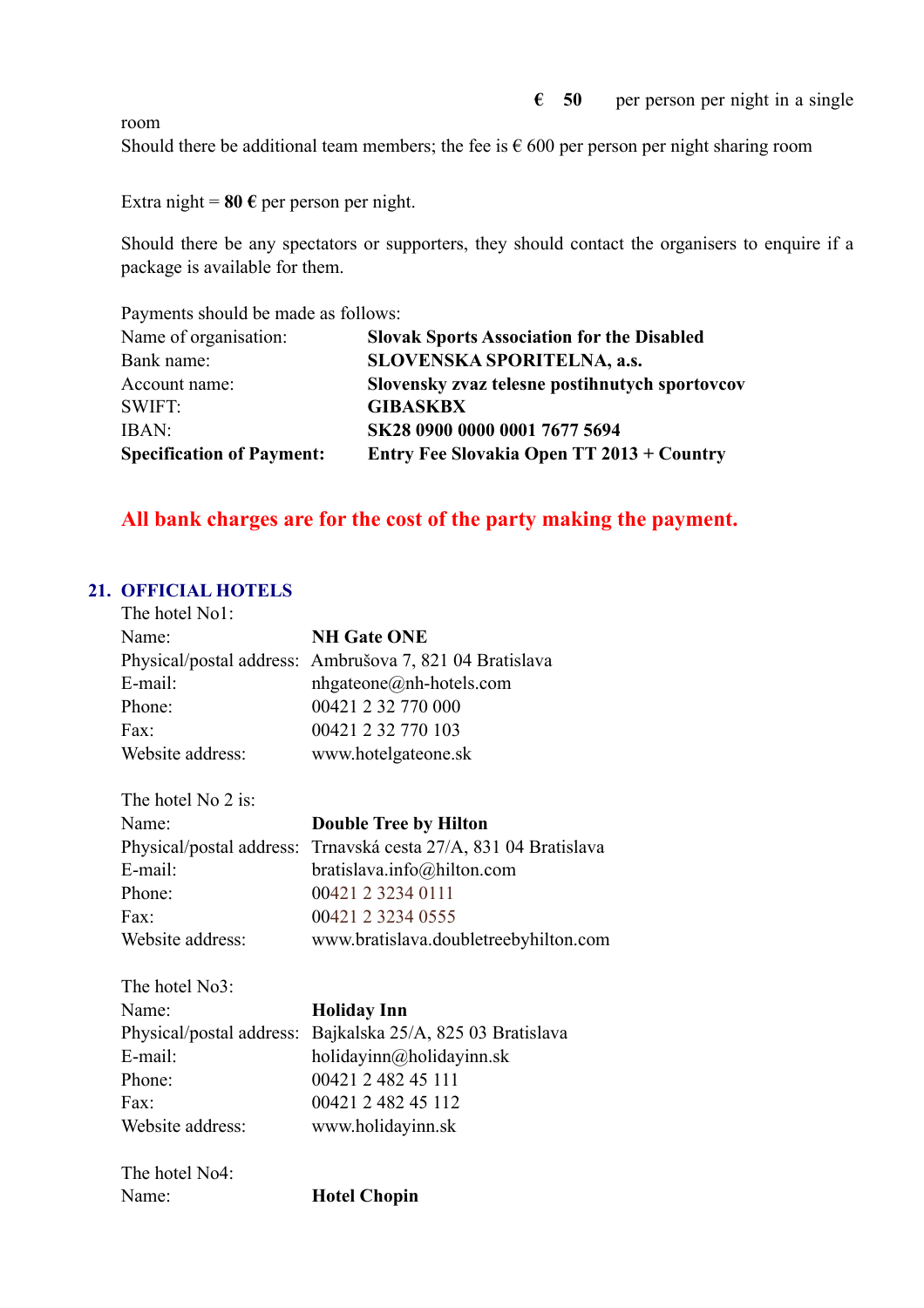|                  | Physical/postal address: Galvaniho ul. 28, 821 04 Bratislava |
|------------------|--------------------------------------------------------------|
| E-mail:          | $info@chopinhotel$ .sk                                       |
| Phone:           | 00421 2 322 99 100                                           |
| Fax:             | 00421 2 322 99 530                                           |
| Website address: | www.chopinhotel.sk                                           |

The first official meal covered by the Organizing Committee will be the dinner on 21 May 2013, and the last official meal will be the breakfast on 26 May 2013.

#### **22. TRANSPORTATION**

The organizers will provide transportation for teams and officials from / to Vienna airport or Bratislava airport or from / to Bratislava railway station.

### **23. OBLIGATIONS**

All players entered must compete against any other participating player and by entering, agree to be bound by the ITTF Anti-Doping, Anti-Harassment and Classification policies and procedures during the event. The entry forms contain an undertaking to be signed by a responsible official of the nominating Association and the team member covering these matters and no entry will be accepted unless such an undertaking has been given.

Similarly, it is the responsibility of the association, player or team member to ensure that he or she has adequate medical, travel and other appropriate insurance.

### **24. TELEVISION, MOTION PICTURE AND INTERNET COVERAGE CONDITIONS**

By entering the event, all participants agree to abide by all ITTF rules and by the rules and regulations of the organisers. All associations, teams and individual players agree to be abide by the rulings of the ITTF and its agents in all matters concerning television coverage, video, internet web casting, motion picture coverage, and photographic coverage of any kind. Participants release all rights, or rights held by their agents or sponsors, in all matters relating to television and web casting coverage, video and motion picture coverage, and photographic coverage of any kind; and hence accept such coverage during the event. Any participant, when called upon, must appear promptly to press conferences or medal presentations and follow the procedures set by the ITTF and the organisers.

#### **25. CANCELLATION POLICY**

The policy applies as follows:

- 25.1 cancellations after the first entry but before the second entry: the first entry fee is forfeited.
- 25.2 cancellations after the second entry: the first entry fee plus an additional 30% of the entry fee is forfeited i.e. a total of 60% of the total entry fee.
- 25.3 cancellations within 10 calendar days of the arrival date will be decided by the organisers in consultation with the TD.

This is provided that the player is not able to prove circumstances beyond his or her control e.g. admission to hospital.

#### **26. VISAS**

Should you need assistance to apply for a visa (e.g. a letter of invitation), please provide the organisers with the following details: